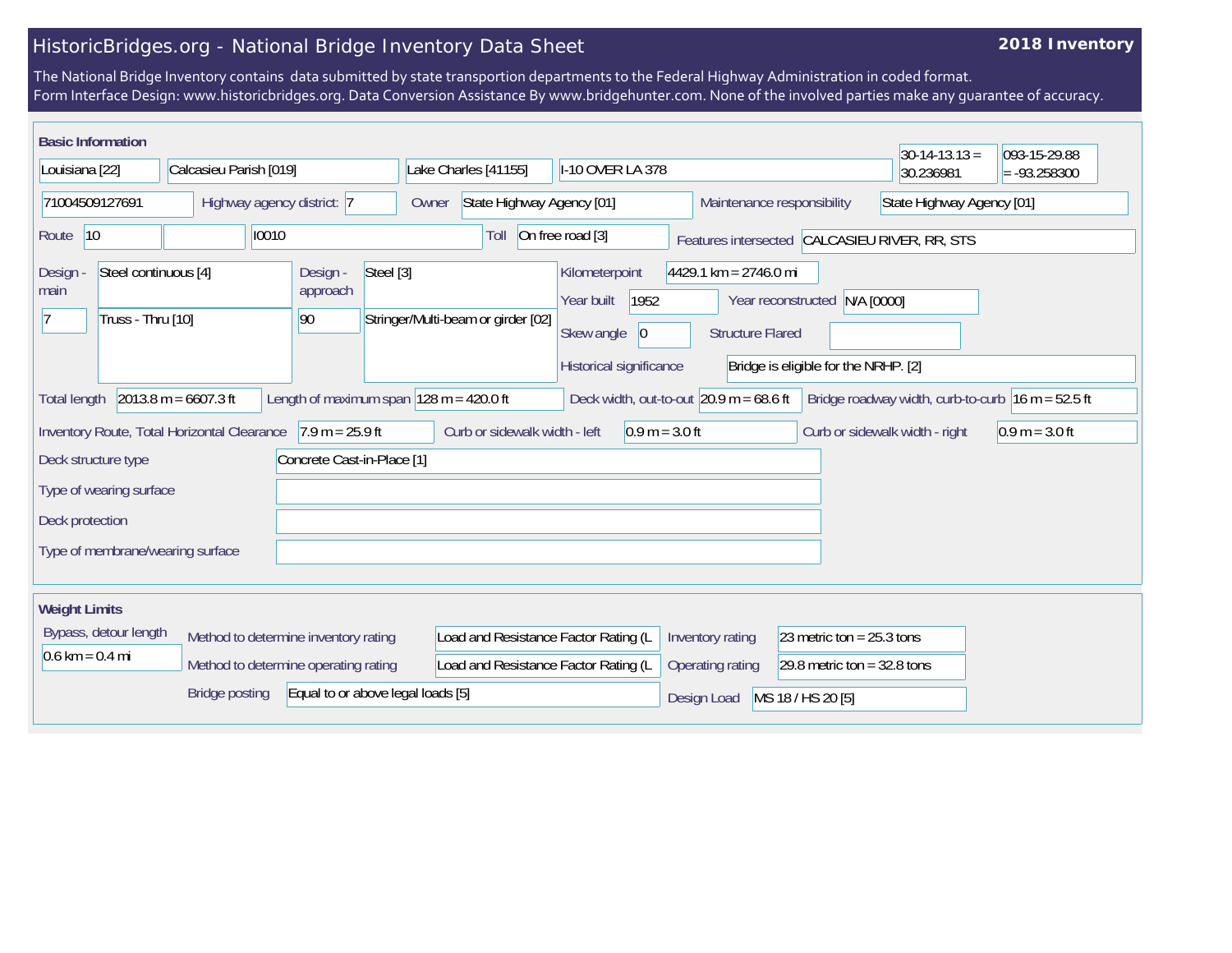| <b>Functional Details</b>                                                                                                                           |                                                          |                                                         |                                                     |                                                              |  |  |  |
|-----------------------------------------------------------------------------------------------------------------------------------------------------|----------------------------------------------------------|---------------------------------------------------------|-----------------------------------------------------|--------------------------------------------------------------|--|--|--|
| 81100<br>Average daily truck traffi 6<br><b>Average Daily Traffic</b>                                                                               | Year 2016<br>%                                           | Future average daily traffic                            | 44460<br>Year                                       | 2036                                                         |  |  |  |
| Road classification<br>Principal Arterial - Interstate (Urban) [11]                                                                                 | Approach roadway width                                   | $ 28 \text{ m} = 91.9 \text{ ft} $                      |                                                     |                                                              |  |  |  |
| Type of service on bridge Highway [1]                                                                                                               | Direction of traffic 2 - way traffic [2]                 |                                                         | Bridge median Closed median with non-mountable barr |                                                              |  |  |  |
| No parallel structure exists. [N]<br>Parallel structure designation                                                                                 |                                                          |                                                         |                                                     |                                                              |  |  |  |
| Type of service under bridge                                                                                                                        | Highway-waterway-railroad [8 Lanes under structure<br> 8 | Navigation control                                      |                                                     | Navigation control on waterway (bridge permit required). [1] |  |  |  |
| Navigation vertical clearanc<br>$41.1 m = 134.8 ft$                                                                                                 |                                                          | Navigation horizontal clearance 115.8 m = 379.9 ft      |                                                     |                                                              |  |  |  |
| Minimum vertical clearance over bridge roadway<br>Minimum navigation vertical clearance, vertical lift bridge<br>$ 4.6 \text{ m} = 15.1 \text{ ft}$ |                                                          |                                                         |                                                     |                                                              |  |  |  |
| Minimum lateral underclearance reference feature Highway beneath structure [H]                                                                      |                                                          |                                                         |                                                     |                                                              |  |  |  |
| Minimum lateral underclearance on right $3.1$ m = 10.2 ft                                                                                           |                                                          | Minimum lateral underclearance on left $0.9$ m = 3.0 ft |                                                     |                                                              |  |  |  |
| Minimum Vertical Underclearance 5.61 m = 18.4 ft<br>Minimum vertical underclearance reference feature Highway beneath structure [H]                 |                                                          |                                                         |                                                     |                                                              |  |  |  |
| Appraisal ratings - underclearances Better than present minimum criteria [7]                                                                        |                                                          |                                                         |                                                     |                                                              |  |  |  |
| <b>Repair and Replacement Plans</b>                                                                                                                 |                                                          |                                                         |                                                     |                                                              |  |  |  |
| Type of work to be performed                                                                                                                        | Work to be done by contract [1]<br>Work done by          |                                                         |                                                     |                                                              |  |  |  |
| Replacement of bridge or other structure because of<br>substandard load carrying capacity or substantial                                            | 22503000<br>Bridge improvement cost                      |                                                         | Roadway improvement cost                            |                                                              |  |  |  |
| bridge roadway geometry. [31]                                                                                                                       | Length of structure improvement                          | $2013.8 m = 6607.3 ft$                                  | Total project cost                                  | 33754000                                                     |  |  |  |
|                                                                                                                                                     | Year of improvement cost estimate                        | 2016                                                    |                                                     |                                                              |  |  |  |
|                                                                                                                                                     | Border bridge - state                                    |                                                         |                                                     | Border bridge - percent responsibility of other state        |  |  |  |
|                                                                                                                                                     | Border bridge - structure number                         |                                                         |                                                     |                                                              |  |  |  |